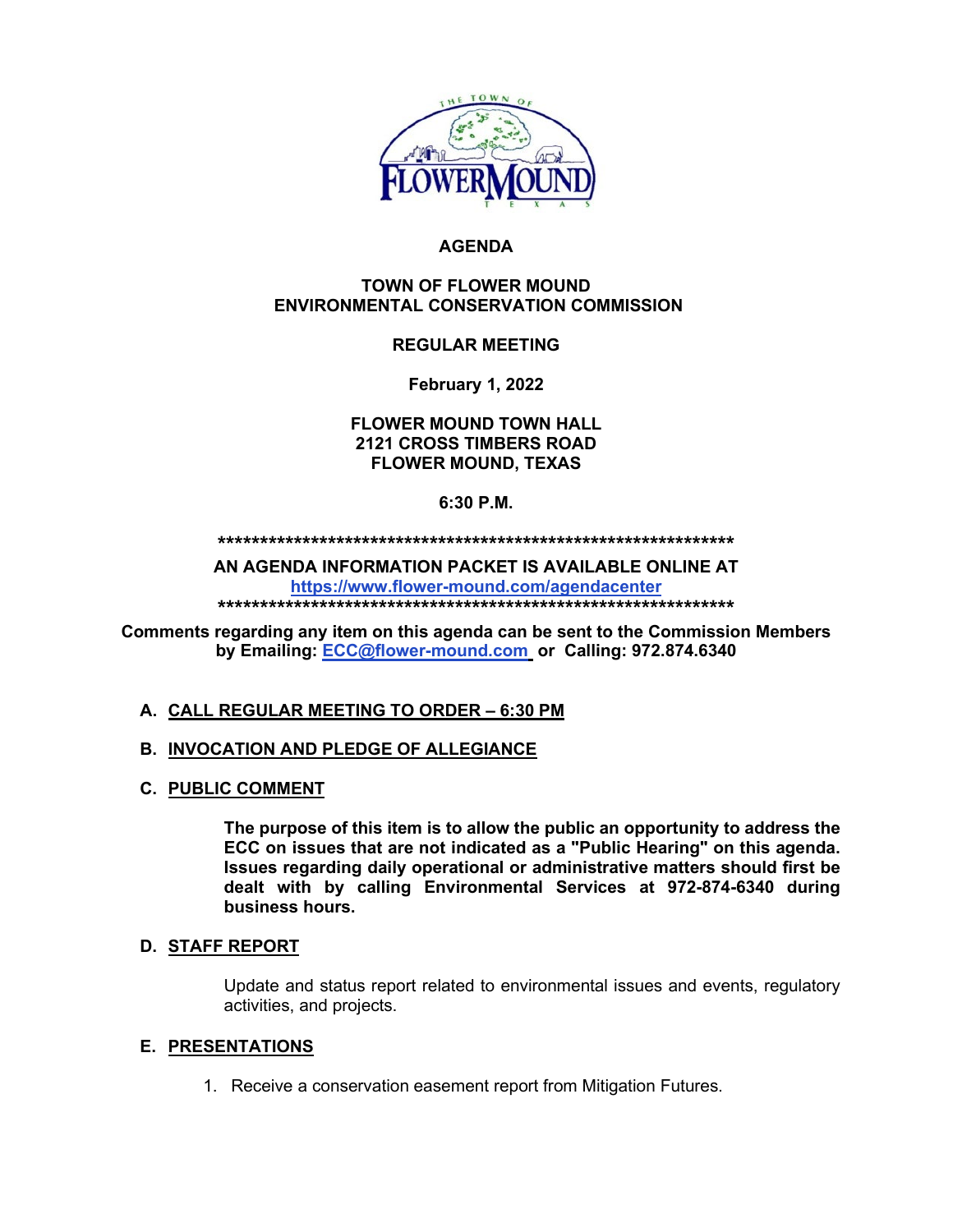### **F. CONSENT AGENDA - CONSENT ITEMS**

**This agenda consists of non-controversial or "housekeeping" items and may be approved with a single motion. A member of the Environmental Conservation Commission may request an item(s) be withdrawn from the consent agenda and moved to regular agenda for discussion by making such request prior to a motion and vote on the Consent Agenda.** 

1. Consider approval of minutes from the regular meeting of the Environmental Conservation Commission held on January 4, 2022.

#### **G. REGULAR ITEM**

- 2. Consider an application for a tree removal permit (TRP21-0040) for two (2) specimen trees on Lot 19, Block E of the Montalcino Estates PH 2 subdivision. The property is located at 5012 Castellano Ct.
- 3. Consider an application for a tree removal permit (TRP21-0036) for forty-seven (47) specimen trees on property proposed for development as Townlake Phase 5 & 6 residential development. The property is generally located south of Cross Timbers Road and east of Scenic Drive.
- 4. Consider a recommendation to the Planning and Zoning Commission and Town Council of an Open Space Management Plan and Concept Plan for the proposed Townlake Phase 5 & 6 cluster development. The property is generally located south of Cross Timbers Road and east of Scenic Drive.
- 5. Consider an application for a tree removal permit (TRP21-0038) for one (1) specimen tree on property proposed for development as Cross Timbers Business Park. The property is generally located north of Cross Timbers Road and west of US 377.

#### **H. SUBCOMMITTEE REPORT**

Receive updates and status reports related to subcommittee tasks, activities, and projects.

# **I. COORDINATION OF FUTURE AGENDAS/MEETINGS**

# **J. ADJOURNMENT- REGULAR SESSION**

Monthurbes

**Matthew Woods Director of Environmental Services**

The Flower Mound Town Hall and Council Chambers are wheelchair accessible. Requests for accommodations or interpretive services must be made at least 48 hours prior to this meeting by contacting Helena Lynch, Administrative Assistant, at (972) 874- 6340.